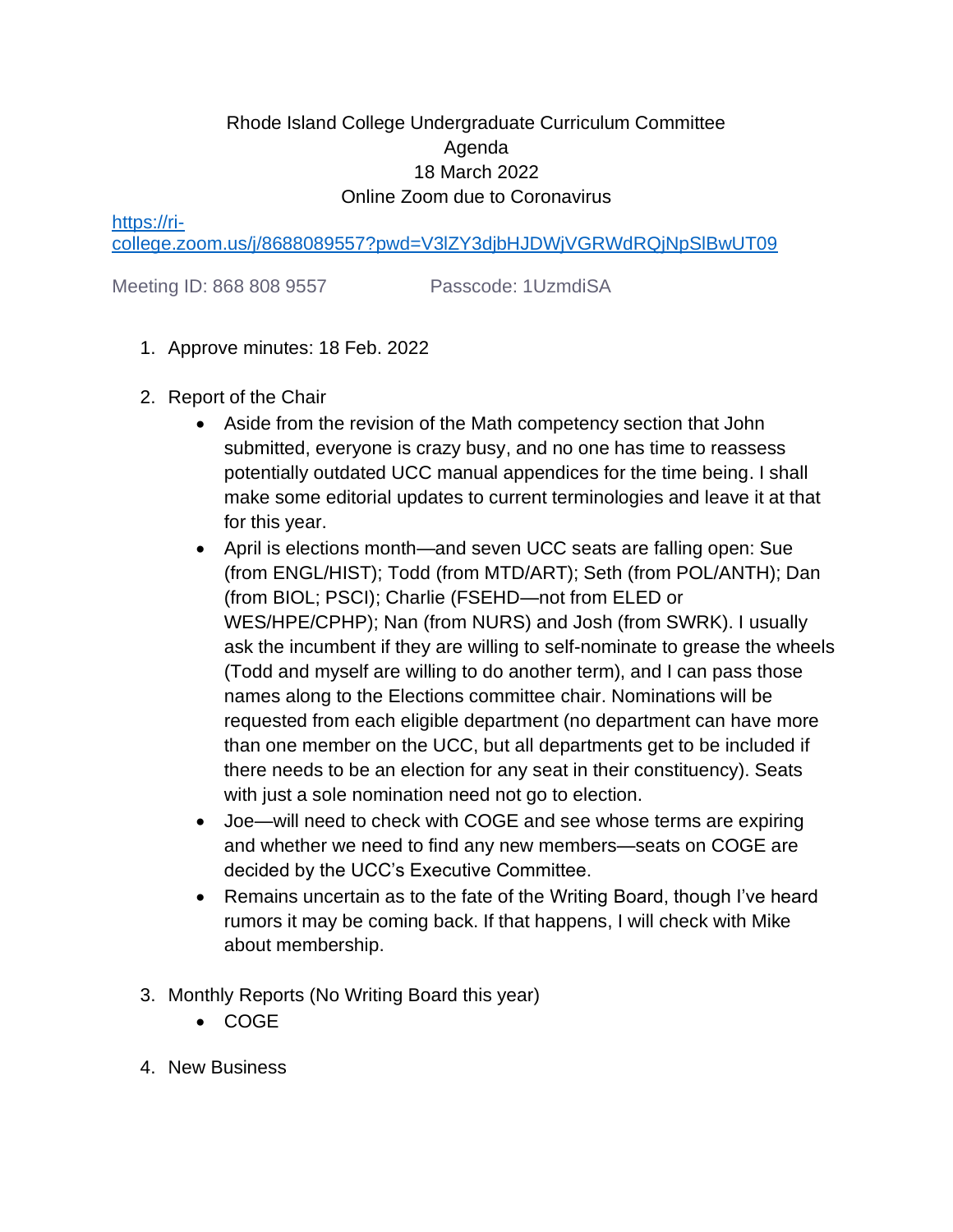- 21-22-025 Approve the deletion of 23 courses from the catalog that have not been taught in the past two years and are not going to be offered next year: ANTH 314; ANTH 327; BIOL 445; CHEM 420; COMM 378; ECON 438; GEND 354; GEND 458; HPE 206; HPE 207; HPE 323; HPE 402; HPE 412; HSCI 302; MKT 310; MATH 238; PHIL 353; PHIL 355; PSCI 340; POL 266; SED 444; SWRK 443 and SPAN 404. The proposal also covers revisions to LAS 363, MATH 177 and PSYC 445 that were affected by the above deletions.
- 21-22-026 Approve a revision to the prerequisite of GLOB 461W.
- 21-22-027 Approve a new 16 credit CUS in Workplace Diversity.
- 5. Any Other Business
	- Approve the updates to the Math Competency section (Appendix IX-A) of the UCC Manual. This also appears in the catalog and so will need to be updated there, too.
	- Sara Reilly to report on current state of JAA agreements and transfer policies and will be available for questions.

## **Constituencies: (Nov. feedback in red, Dec. in green, Feb. in blue). \*\*need report**

Galvez: Art, Communication, Film Studies ALL THERE FOR ALL.

\*\*Borgerding: Music, Theatre, and Dance will check for next meeting

Abbotson: English (All three concentrations have own WID and ARMs, but share the same program/learning goals, though they are somewhat different in nature—CW is working on their own goals), Modern Lang. (WID and GOALS there, but ARM for Academic Rhode Map for Concentration in Latin American Studies Missing—e-mail sent to ask why as one does exist), Liberal Studies (all there), Africana Studies (all there).

Rawson: History, Philosophy, Global Studies, Gender and Women's Studies. ALL THERE FOR ALL.

Weinstein: Psychology, Anthropology, Environmental Studies, Chemical Dependency/Addiction. ALL THERE FOR ALL.

Dixon: Political Science, Geography, Public Admin, Sociology, Justice Studies. ALL THERE FOR ALL.

Hewins: Biology (all there), Medical Imaging (missing WID), Health Sciences (missing WID). Burke: Computer Science and Information Systems, Math, Physics, Chemistry: ALL THERE FOR THESE FOUR. Data Science. (missing WID—one exists but unsure how to get it enacted—check with Mike),

Feinberg: Early Childhood, Elementary Ed., and Special Ed. e-mails sent, waiting to hear back. [Report submitted Jan.: All have ARMs (there was one missing from Special Ed. but it has been added—though there is an incorrect link to Ed. Studies rather than ELED—fix was requested. All have WID but none have any Program Goals/Learning Outcomes.] FSEHD program goals were collected for the NECHE report so exist—we just need to track them down and get them put onto the website.

Mukherjee: CPHP, Health and Physical Ed., Wellness and Exercise Science ALL THERE FOR ALL.

\*\*McLaughlin: Secondary Ed., K-12 Education—Tech, Art, Music, and World Languages, and Youth Development (all there). Being looked into-Aside from YDEV others have missing WID